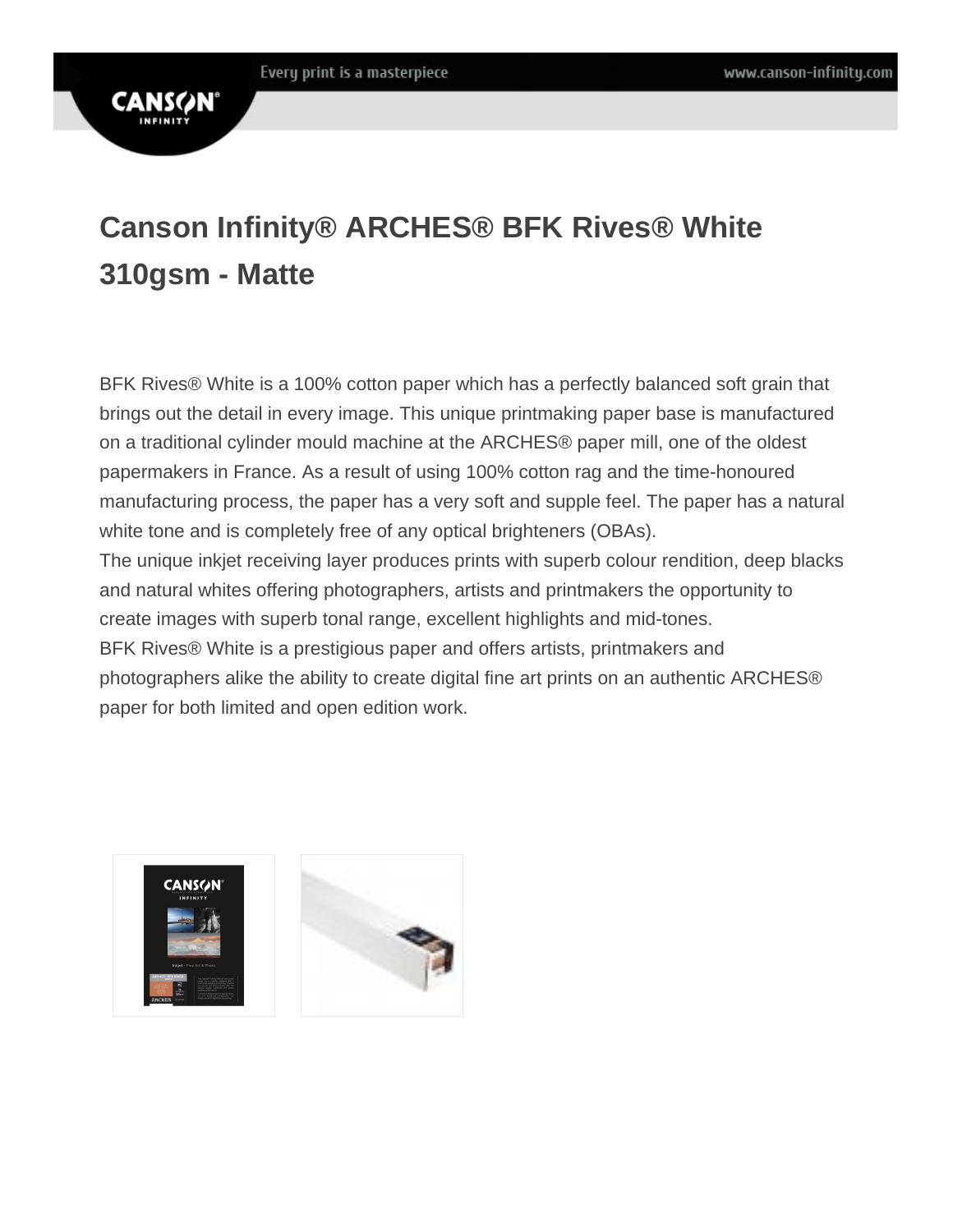## **Technical specifications**

#### **For the ARCHES® BFK Rives® White product**

| <b>Weight (gsm)</b>        | 310                                                                                         |
|----------------------------|---------------------------------------------------------------------------------------------|
| Thickness (um)             | 505                                                                                         |
| <b>Surface feel</b>        | Soft textured                                                                               |
| <b>Surface finish</b>      | <b>Matte</b>                                                                                |
| <b>Composition</b>         | 100% cotton                                                                                 |
| <b>CIE Whiteness</b>       | 85,32                                                                                       |
| ISO 2471 Opacity           | 98,50                                                                                       |
| <b>Internally buffered</b> | Yes                                                                                         |
| <b>Acid free paper</b>     | Yes                                                                                         |
| <b>OBA content</b>         | <b>None</b>                                                                                 |
| <b>Drying time</b>         | immediate                                                                                   |
| <b>Water resistance</b>    | High                                                                                        |
| <b>Additional comments</b> | - Mould made: the finest and oldest<br>paper-making technic<br>- Optimized for Pigment inks |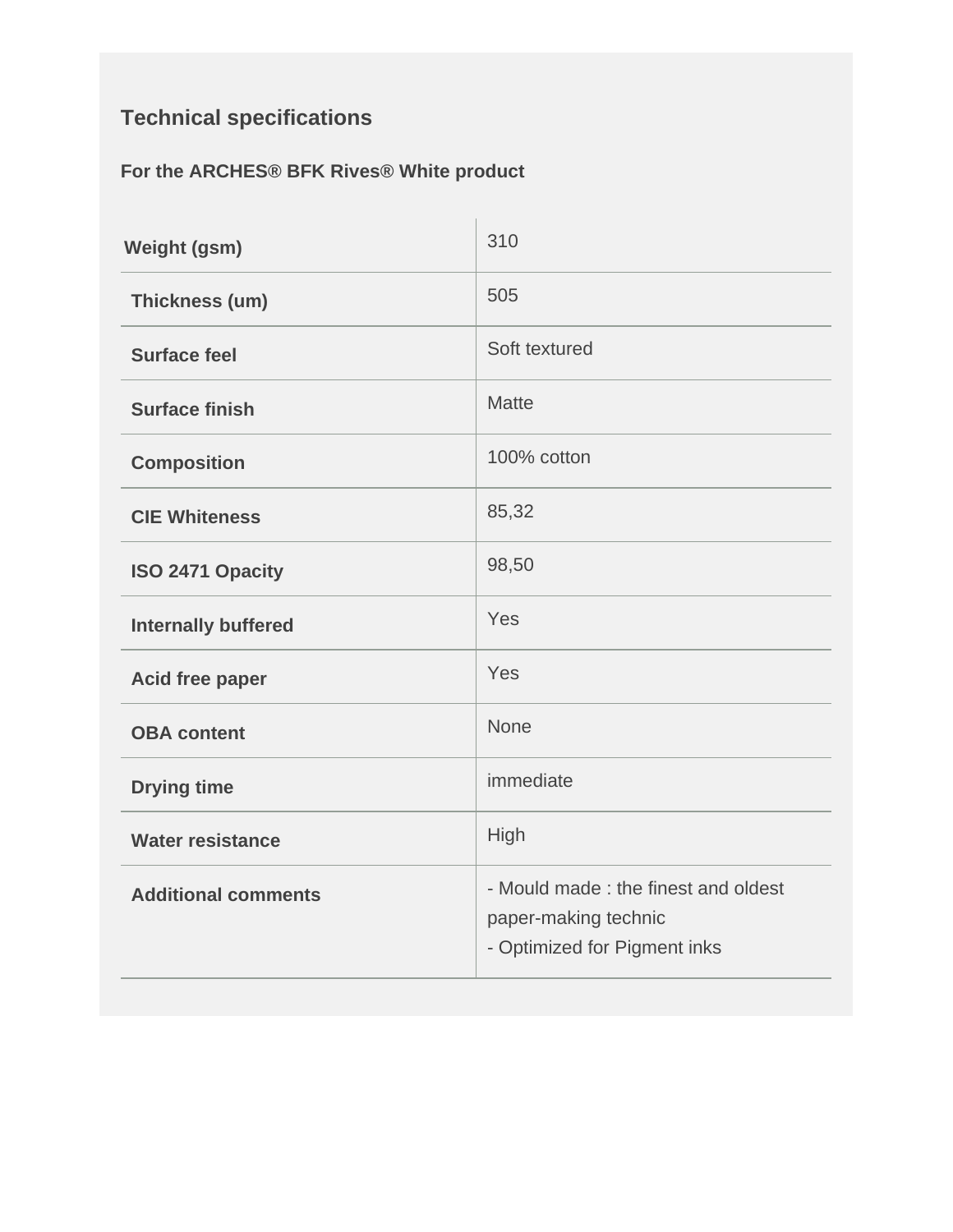### **References and size**

#### **For the ARCHES® BFK Rives® White product**

| <b>Reference</b> | <b>Format</b>                      | <b>Packaging</b>               |                 |
|------------------|------------------------------------|--------------------------------|-----------------|
| C400110665       | $8.5" \times 11"$                  | Pochette - 10<br>sheets*       | [buy:400110665] |
| C400110666       | $8.5" \times 11"$                  | Box - 25 sheets*               | [buy:400110666] |
| C400110669       | $11" \times 17"$<br>27,9 x 43,2 cm | Box - 25 sheets*               | [buy:400110669] |
| C400110673       | 17" x 22"<br>43.2 x 55.9 cm        | Box - 25 sheets*               | [buy:400110673] |
| C400110667       | A4                                 | Pochette - 10<br>sheets        | [buy:400110667] |
| C400110668       | A4                                 | Box - 25 sheets                | [buy:400110668] |
| C400110670       | A3                                 | Box - 25 sheets                | [buy:400110670] |
| C400110671       | 13"x 19"<br>$A3+$                  | Box - 25 sheets                | [buy:400110671] |
| C400110672       | A2                                 | Box - 25 sheets                | [buy:400110672] |
| C400110674       | 17" x 50'<br>0.432 x 15.24m        | 1 Roll - 3"<br>$(7.62cm)$ Core | [buy:400110674] |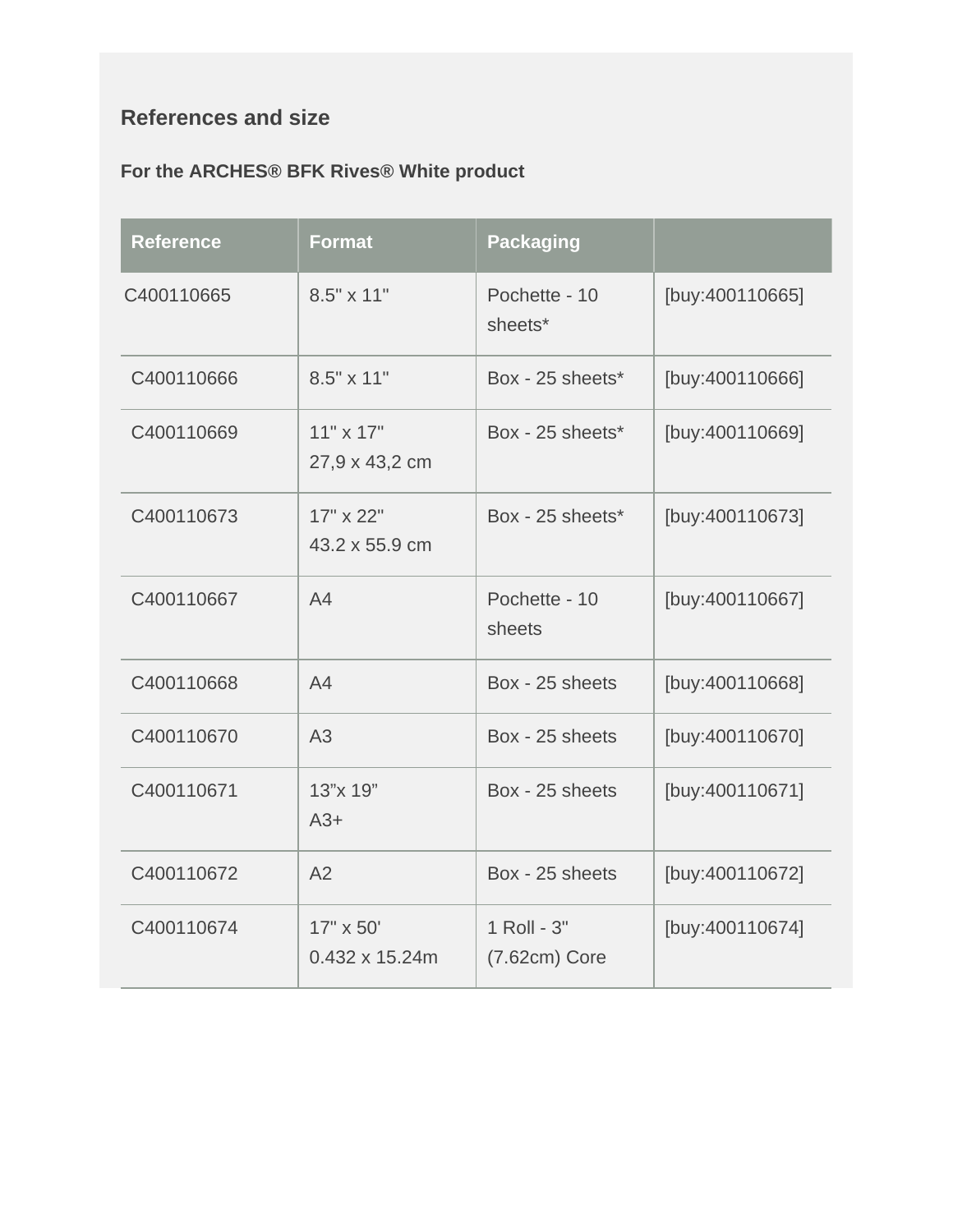| C400110675 | 24" x 10"<br>$0,432 \times 3,05m$   | 1 Sample Roll - 3"<br>$(7.62cm)$ Core | [buy:400110675] |
|------------|-------------------------------------|---------------------------------------|-----------------|
| C400110676 | 24" x 50"<br>$0.610 \times 15.24$ m | 1 Roll - 3"<br>$(7.62cm)$ Core        | [buy:400110676] |
| C400110677 | 36" x 50"<br>$0.914 \times 15.24$ m | 1 Roll - 3"<br>$(7.62cm)$ Core        | [buy:400110677] |
| C400110678 | 44" x 50"<br>$1.118 \times 15.24$ m | 1 Roll - 3"<br>$(7.62cm)$ Core        | [buy:400110678] |

\*USA only